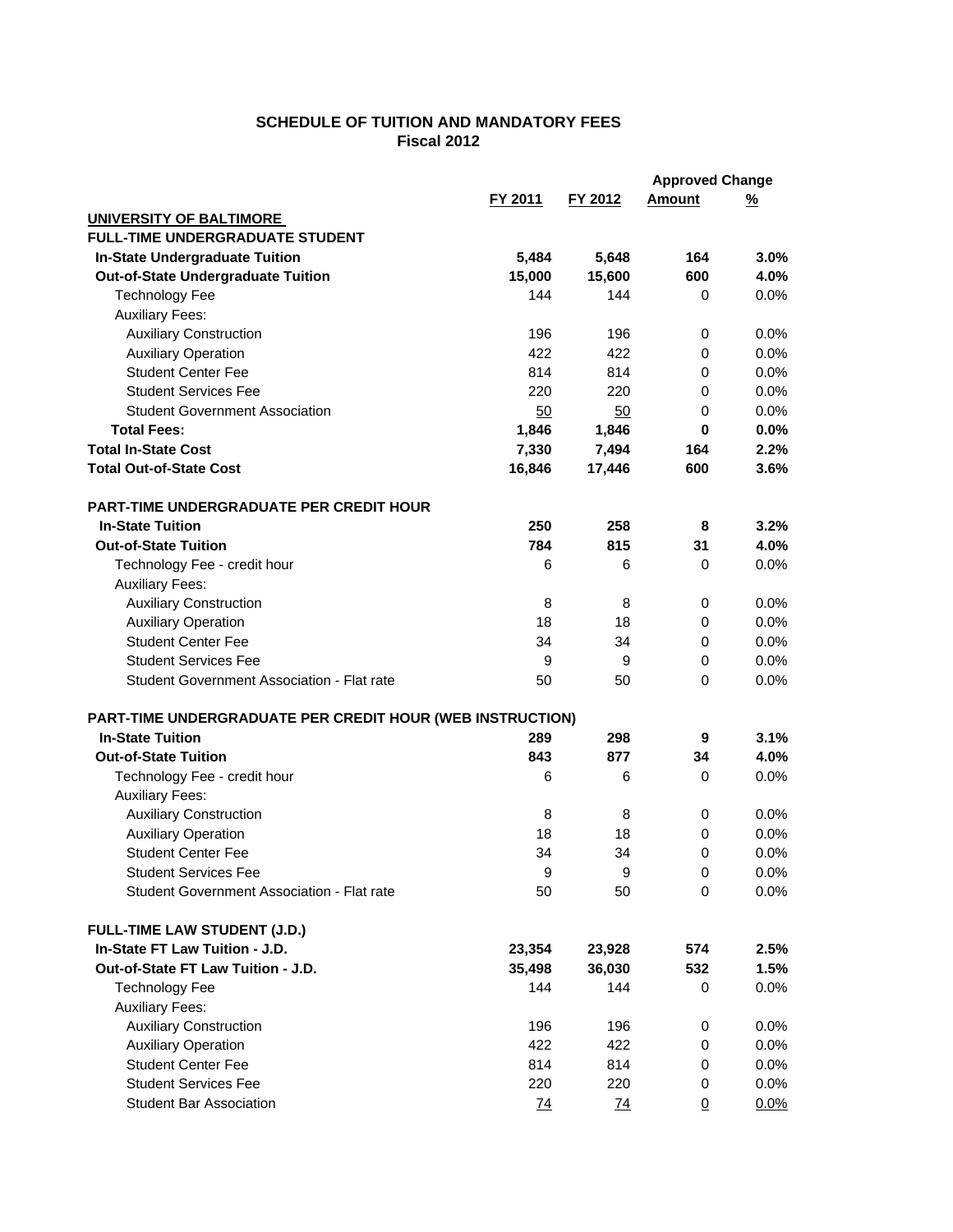| <b>Total Fees:</b>                                   | 1,870           | 1,870  | 0              | 0.0% |
|------------------------------------------------------|-----------------|--------|----------------|------|
| Total In-State FT Law - J.D.                         | 25,224          | 25,798 | 574            | 2.3% |
| Total Out-of-State FT Law - J.D.                     | 37,368          | 37,900 | 532            | 1.4% |
|                                                      |                 |        |                |      |
| FULL-TIME LAW STUDENT (L.L.M. - US)                  |                 |        |                |      |
| In-State FT Law Tuition - L.L.M. - US                | 23,354          | 23,928 | 574            | 2.5% |
| Out-of-State FT Law Tuition - L.L.M. - US            | 35,498          | 36,030 | 532            | 1.5% |
| <b>Technology Fee</b>                                | 144             | 144    | 0              | 0.0% |
| <b>Auxiliary Fees:</b>                               |                 |        |                |      |
| <b>Auxiliary Construction</b>                        | 196             | 196    | $\pmb{0}$      | 0.0% |
| <b>Auxiliary Operation</b>                           | 422             | 422    | 0              | 0.0% |
| <b>Student Center Fee</b>                            | 814             | 814    | 0              | 0.0% |
| <b>Student Services Fee</b>                          | 220             | 220    | 0              | 0.0% |
| <b>Student Bar Association</b>                       | $\overline{74}$ | 74     | $\overline{0}$ | 0.0% |
| <b>Total Fees:</b>                                   | 1,870           | 1,870  | $\bf{0}$       | 0.0% |
| Total In-State FT Law - L.L.M. - US                  | 25,224          | 25,798 | 574            | 2.3% |
| Total Out-of-State FT Law - L.L.M - US               |                 | 37,900 |                |      |
|                                                      | 37,368          |        | 532            | 1.4% |
| <b>PART-TIME LAW PER CREDIT HOUR</b>                 |                 |        |                |      |
|                                                      |                 |        |                |      |
| J.D. In-State                                        | 967             | 991    | 24             | 2.5% |
| J.D. Out-of-State                                    | 1,388           | 1,409  | 21             | 1.5% |
| LL.M. US In-State                                    | 967             | 991    | 24             | 2.5% |
| LL.M. US Out-of-State                                | 1,388           | 1,409  | 21             | 1.5% |
| LL.M. Tax In-State                                   | 1,085           | 1,112  | 27             | 2.5% |
| LL.M. Tax Out-of-State                               | 1,561           | 1,584  | 23             | 1.5% |
| <b>Technology Fee</b>                                | 6               | 6      | $\mathbf 0$    | 0.0% |
| <b>Auxiliary Fees:</b>                               |                 |        |                |      |
| <b>Auxiliary Construction</b>                        | 8               | 8      | 0              | 0.0% |
| <b>Auxiliary Operation</b>                           | 18              | 18     | 0              | 0.0% |
| <b>Student Center Fee</b>                            | 34              | 34     | 0              | 0.0% |
| <b>Student Services Fee</b>                          | 9               | 9      | 0              | 0.0% |
| Student Bar Association - Flat rate                  | 74              | 74     | 0              | 0.0% |
|                                                      |                 |        |                |      |
| <b>PART-TIME GRADUATE PER CREDIT HOUR</b>            |                 |        |                |      |
| In-State (Business)                                  | 596             | 620    | 24             | 4.0% |
| <b>Out-of-State (Business)</b>                       | 865             | 900    | 35             | 4.0% |
| <b>Technology Fee</b>                                | 6               | 6      | 0              | 0.0% |
| <b>Auxiliary Fees:</b>                               |                 |        |                |      |
| <b>Auxiliary Construction</b>                        | 8               | 8      | 0              | 0.0% |
| <b>Auxiliary Operation</b>                           | 18              | 18     | $\mathbf 0$    | 0.0% |
| <b>Student Center Fee</b>                            | 34              | 34     | 0              | 0.0% |
| <b>Student Services Fee</b>                          | 9               | 9      | 0              | 0.0% |
| Student Government Association - flat rate           | 50              | 50     | $\mathbf 0$    | 0.0% |
|                                                      |                 |        |                |      |
| PART-TIME GRADUATE PER CREDIT HOUR (WEB INSTRUCTION) |                 |        |                |      |
| <b>In-State (Business)</b>                           | 646             | 670    | 24             | 3.7% |
| <b>Out-of-State (Business)</b>                       | 915             | 950    | 35             | 3.8% |
| <b>Technology Fee</b>                                | 6               | 6      | 0              | 0.0% |
| <b>Auxiliary Fees:</b>                               |                 |        |                |      |
| <b>Auxiliary Construction</b>                        | 8               | 8      | 0              | 0.0% |
| <b>Auxiliary Operation</b>                           | 18              | 18     | 0              | 0.0% |
| <b>Student Center Fee</b>                            | 34              | 34     | 0              | 0.0% |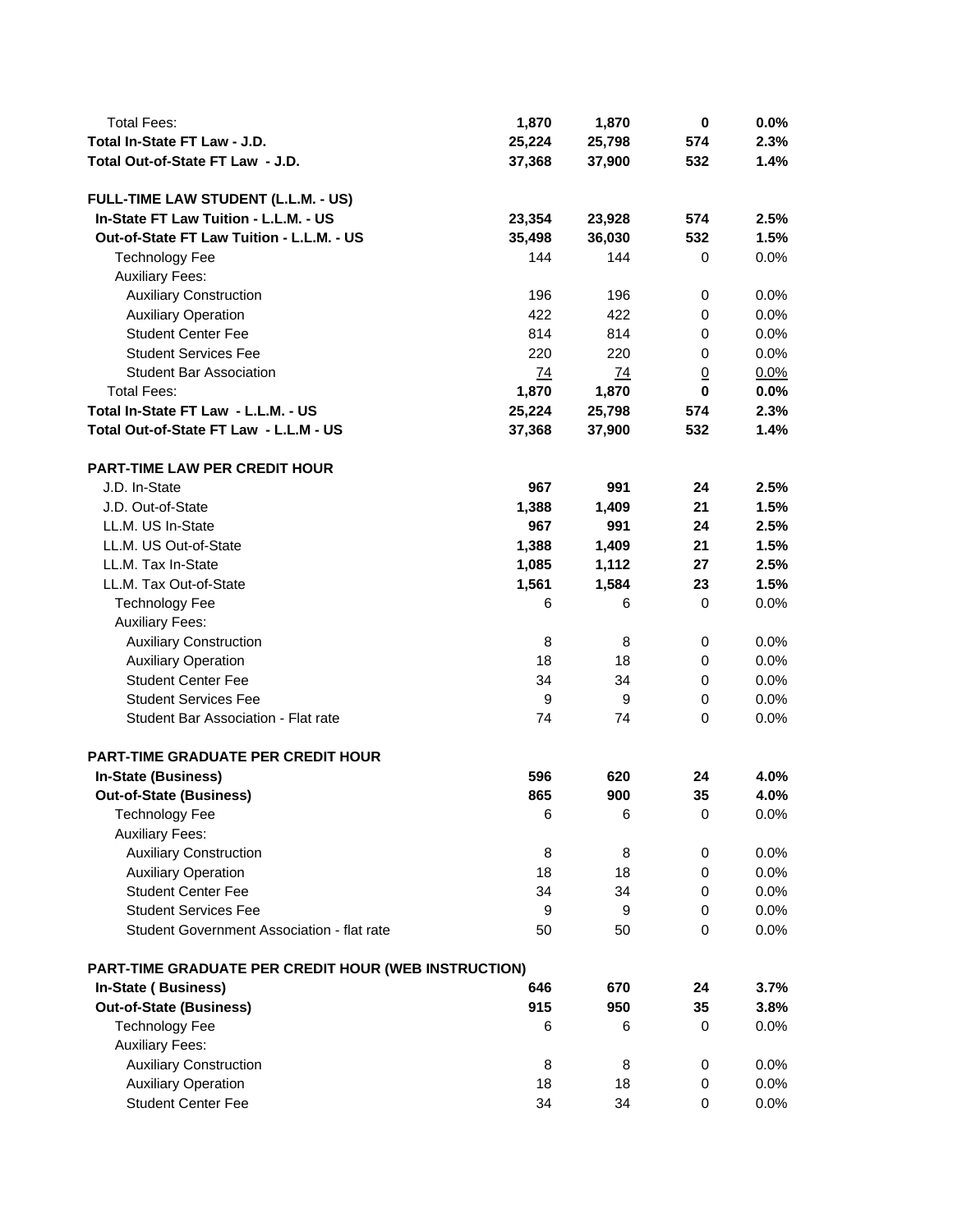| <b>Student Services Fee</b>                          | 9     | 9     | 0           | 0.0% |
|------------------------------------------------------|-------|-------|-------------|------|
| Student Government Association - flat rate           | 50    | 50    | 0           | 0.0% |
|                                                      |       |       |             |      |
| <b>PART-TIME GRADUATE PER CREDIT HOUR</b>            |       |       |             |      |
| In-State (Arts & Sciences)                           | 566   | 589   | 23          | 4.1% |
| Out-of-State (Arts & Sciences)                       | 820   | 853   | 33          | 4.0% |
| <b>Technology Fee</b>                                | 6     | 6     | 0           | 0.0% |
| <b>Auxiliary Fees:</b>                               |       |       |             |      |
| <b>Auxiliary Construction</b>                        | 8     | 8     | 0           | 0.0% |
| <b>Auxiliary Operation</b>                           | 18    | 18    | 0           | 0.0% |
| <b>Student Center Fee</b>                            | 34    | 34    | 0           | 0.0% |
| <b>Student Services Fee</b>                          | 9     | 9     | 0           | 0.0% |
| Student Government Association - flat rate           | 50    | 50    | 0           | 0.0% |
| PART-TIME GRADUATE PER CREDIT HOUR (WEB INSTRUCTION) |       |       |             |      |
| In-State (Arts & Sciences)                           | 666   | 693   | 27          | 4.1% |
| Out-of-State (Arts & Sciences)                       | 914   | 951   | 37          | 4.0% |
| <b>Technology Fee</b>                                | 6     | 6     | 0           | 0.0% |
| <b>Auxiliary Fees:</b>                               |       |       |             |      |
| <b>Auxiliary Construction</b>                        | 8     | 8     | 0           | 0.0% |
| <b>Auxiliary Operation</b>                           | 18    | 18    | 0           | 0.0% |
| <b>Student Center Fee</b>                            | 34    | 34    | 0           | 0.0% |
| <b>Student Services Fee</b>                          | 9     | 9     | 0           | 0.0% |
| Student Government Association - flat rate           | 50    | 50    | 0           | 0.0% |
| <b>PART-TIME GRADUATE PER CREDIT HOUR</b>            |       |       |             |      |
| In-State (Public Affairs)                            | 566   | 589   | 23          | 4.1% |
| <b>Out-of-State (Public Affairs)</b>                 | 820   | 853   | 33          | 4.0% |
| <b>Technology Fee</b>                                | 6     | 6     | 0           | 0.0% |
| <b>Auxiliary Fees:</b>                               |       |       |             |      |
| <b>Auxiliary Construction</b>                        | 8     | 8     | 0           | 0.0% |
| <b>Auxiliary Operation</b>                           | 18    | 18    | 0           | 0.0% |
| <b>Student Center Fee</b>                            | 34    | 34    | 0           | 0.0% |
| <b>Student Services Fee</b>                          | 9     | 9     | 0           | 0.0% |
| Student Government Association - flat rate           | 50    | 50    | $\mathbf 0$ | 0.0% |
| PART-TIME GRADUATE PER CREDIT HOUR (WEB INSTRUCTION) |       |       |             |      |
| <b>In-State (Public Affairs)</b>                     | 666   | 693   | 27          | 4.1% |
| <b>Out-of-State (Public Affairs)</b>                 | 914   | 951   | 37          | 4.0% |
| <b>Technology Fee</b>                                | 6     | 6     | 0           | 0.0% |
| <b>Auxiliary Fees:</b>                               |       |       |             |      |
| <b>Auxiliary Construction</b>                        | 8     | 8     | 0           | 0.0% |
| <b>Auxiliary Operation</b>                           | 18    | 18    | 0           | 0.0% |
| <b>Student Center Fee</b>                            | 34    | 34    | 0           | 0.0% |
| <b>Student Services Fee</b>                          | 9     | 9     | 0           | 0.0% |
| Student Government Association - flat rate           | 50    | 50    | 0           | 0.0% |
| DOCTORAL PER CREDIT HOUR (800+ level only)           |       |       |             |      |
| In-State (Arts & Sciences)                           | 744   | 774   | 30          | 4.0% |
| Out-of-State (Arts & Sciences)                       | 1,226 | 1,275 | 49          | 4.0% |
| <b>Technology Fee</b><br><b>Auxiliary Fees:</b>      | 6     | 6     | 0           | 0.0% |
|                                                      |       |       |             |      |